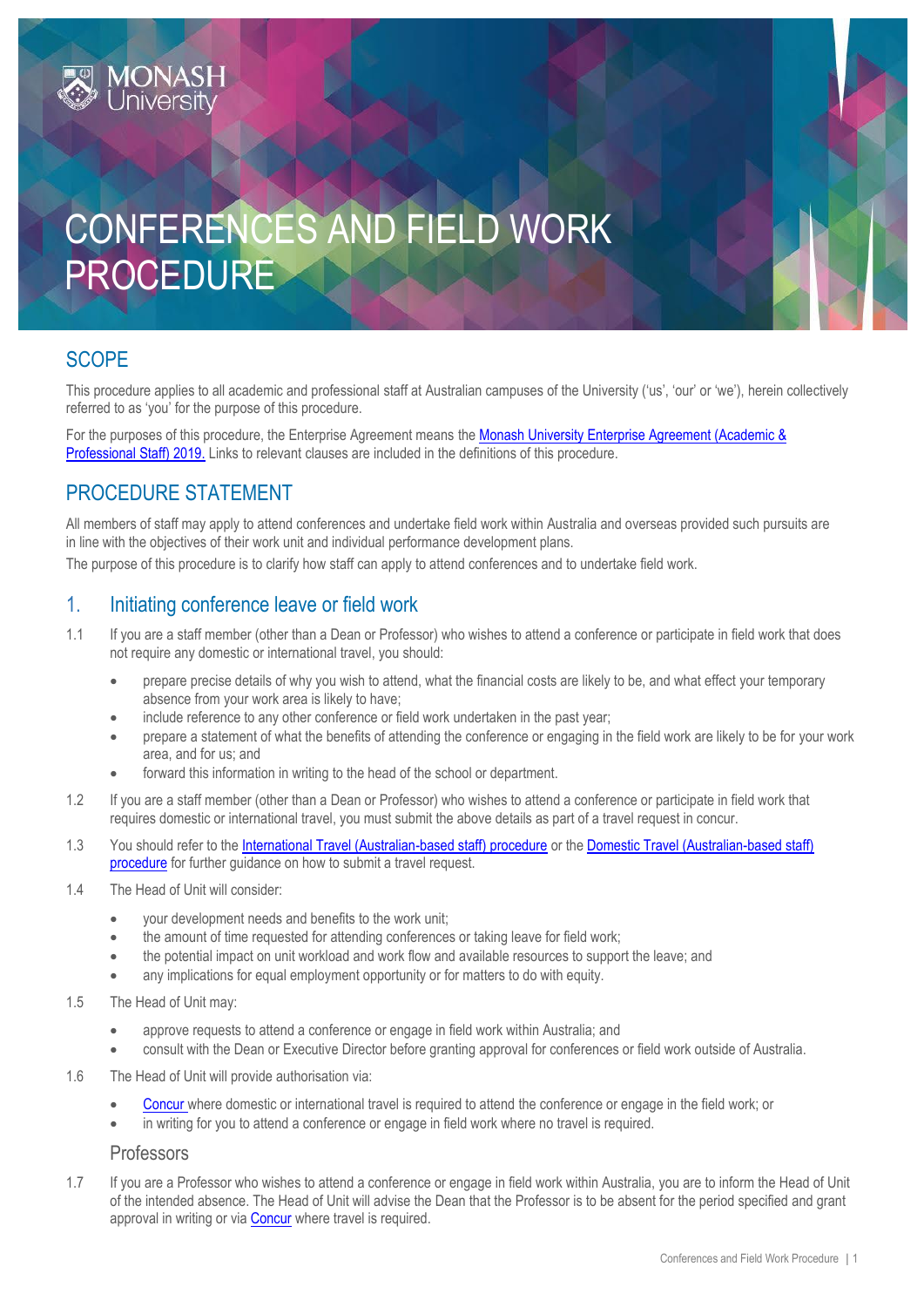1.8 Where you seek leave to attend a conference or engage in field work outside of Australia, you are to obtain the agreement of the Head of Unit, who will discuss the intended absence with the Dean prior to granting approval via [Concur.](http://www.intranet.monash/finance/our-services/travel)

#### Head of Unit

- 1.9 If you are a Head of Unit intending to attend conferences or field work within Australia, you will advise the Dean and seek approval in writing or via [Concur](http://www.intranet.monash/finance/our-services/travel) where travel is required.
- 1.10 You are to consult with the Dean or equivalent and obtain approval via [Concur](http://www.intranet.monash/finance/our-services/travel) before taking leave to attend an overseas conference or field work activity.

Deans

- 1.11 If you are a Dean intending to attend conferences or field work or otherwise be absent for more than one day within Australia, you are to advise the Provost.
- 1.12 You are to obtain the prior agreement and approval of the Provost via [Concur](http://www.intranet.monash/finance/our-services/travel) for absences overseas.

#### 2. Request for financial assistance

- 2.1 If you are seeking financial support to attend a conference within Australia or overseas, you are to apply through the Head of Unit to the Dean or Executive Director.
- 2.2 To qualify for financial assistance to attend a conference, you are normally expected to have received an invitation from the organising body to present a paper to the conference, or to take a leading part in the conduct of the conference.
- 2.3 If you are seeking financial support to participate in field work within Australia, you are to apply through the Head of Unit.
- 2.4 If you are seeking financial support to participate in field work overseas, you are to apply through the Head of Unit to the Dean or Executive Director.
- 2.5 You can request financial assistance to engage in field work where the proposed field work is relevant to the interest of you and the unit and benefits are likely to accrue to the University from the activity.
- 2.6 The Dean or the Head of Unit will consider the request for financial assistance, taking into account:
	- special needs of particular areas of scholarship;
	- the level of financial assistance, taking into account any previous financial assistance granted to you towards attendance at conferences or for absences on field work; and
	- the willingness of the inviting body or of some other outside organisation to make a financial contribution towards expenses.
- 2.7 In cases where some support from an outside body is available, the Dean or equivalent would not normally expect to meet more than 50% of the total cost of the visits. However, in those disciplines, which, in the opinion of the Dean or equivalent, grants from outside bodies are less readily available, they may decide to make a proportionately larger grant.
- 2.8 If your absence is to be contiguous with, or an interruption during, a period of participation in an outside studies program, the financial assistance will be assessed in respect of these circumstances.
- 2.9 You should check details regarding staff expense claims and travel allowances through the [Corporate Finance Division](https://monash.edu/vpfinance/our-divisions/cfd) web page and [clause 81](https://www.monash.edu/current-enterprise-agreements/academic-professional-2019#81) of the Enterprise Agreement respectively.

#### 3. Unsupported requests for conference and field work

- 3.1 Where a request to attend a conference or engage in field work, or to be provided with financial assistance is denied by the Head of Unit or Dean, you will be given reasons by the decision maker for the denial as soon as is practicable.
- 3.2 In those cases, where the Head of Unit or the Dean has refused a request to attend a conference or to engage in field work, or provide financial assistance, you may seek to invoke the Dispute Resolution and Employment Related Grievances Resolution [procedure.](https://publicpolicydms.monash.edu/Monash/documents/1935675) This will be concerned with matters of process and equity only, since we are not obliged to provide such leave and financial assistance.

#### 4. Arrangements during conference and field work

- 4.1 Once approval is granted, you are to:
	- take action to ensure that your work situation is manageable in your absence;
	- ensure that the administrative arrangements for your journey and stay at the field work or conference are completed; and
	- advise and seek approval in writing, or vi[a Concur](https://my.monash.edu.au/services/travel-and-expense/?_ga=2.232358559.1889085213.1500264530-378021980.1494308956) where travel is required, from your supervisor or Head of Unit as to travelling arrangements and advise where you intends to stay.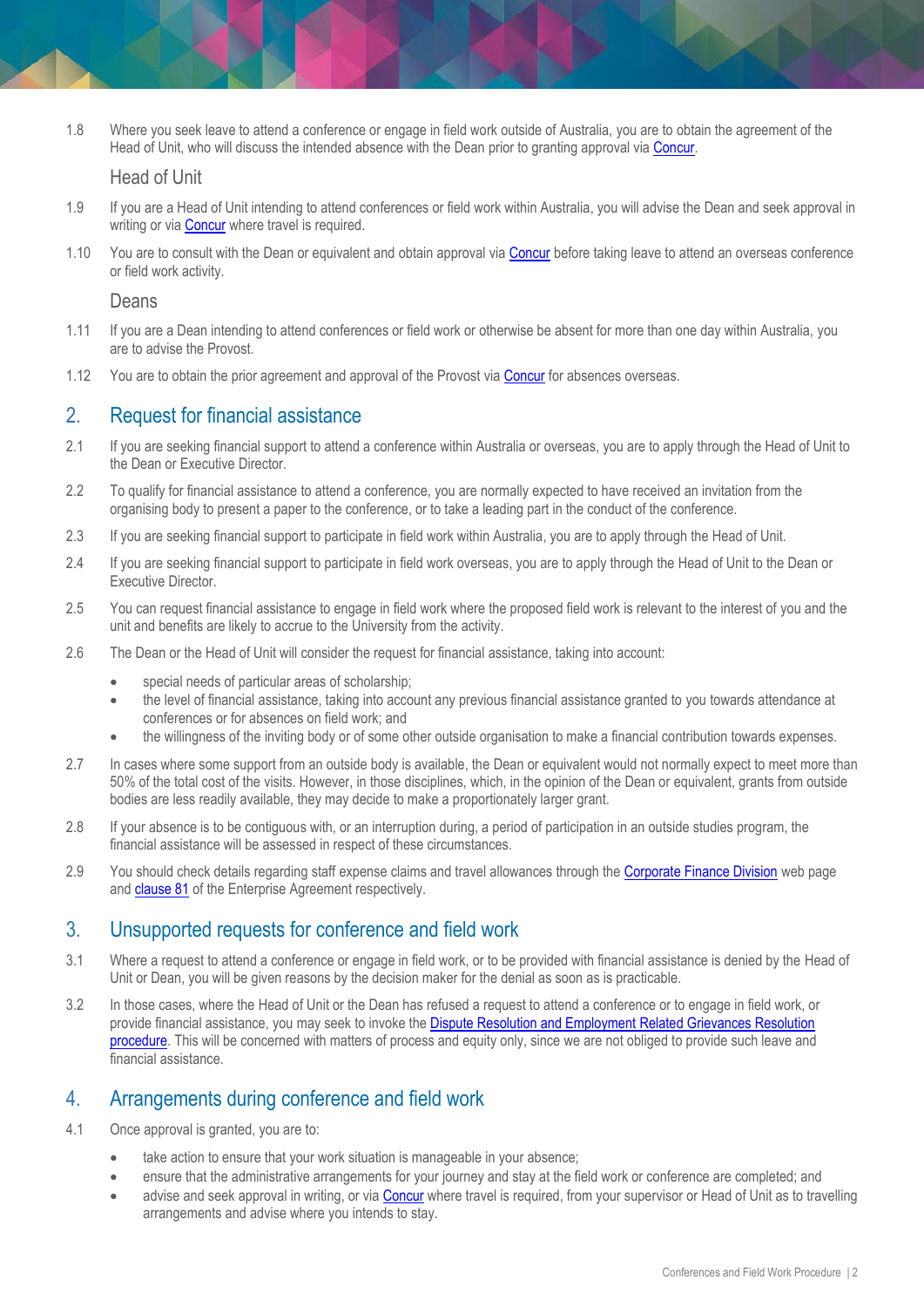- 4.2 Consistent with the [International Travel \(Australian-based staff\) procedure](https://publicpolicydms.monash.edu/Monash/documents/1935693) and [Domestic Travel \(Australian-based staff\) procedure,](https://publicpolicydms.monash.edu/Monash/documents/1935677) accommodation should be of a reasonable standard. If there is any dispute regarding the travel arrangements, attempts will be made to resolve the issue between you and the head of the particular unit.
- 4.3 If you have been issued with a corporate credit card, you should incur reasonable University business related expenses on the corporate credit card, in accordance with [Corporate Credit Card and Reimbursement policy.](https://publicpolicydms.monash.edu/Monash/documents/1909191)
- 4.4 Where corporate credit card facilities are not available, you will obtain a receipt or other satisfactory evidence of reasonable personal expenses incurred whilst travelling on approved University business and this amount, if approved, will be reimbursed. Alternatively a cash advance may be approved in advance by your supervisor or head of administrative unit; this advance may be drawn not earlier than six weeks prior to departure.
- 4.5 If you are travelling overseas, you must familiarise yourself with the [International Travel \(Australian-based Staff\) procedure](https://publicpolicydms.monash.edu/Monash/documents/1935693) and the requirements for preparation of a travel plan, insurance, risk management and travel advice, travel class, visas, travel diary and so on.

## 5. Returning to normal duties

- 5.1 Following the leave of absence that has been granted, you will return to your normal duties.
- 5.2 Any undue absences that may exceed the initial approved time are to be advised to the Head of Unit or Dean prior to the absence continuing so that a decision may be made about whether continued absence is permissible.
- 5.3 No additional expenditure above the agreed financial assistance levels committed to by us should be entered into if further leave is granted without prior approval from your supervisor (Head of Unit or above).
- 5.4 Following the conference or field work activity, you will be expected to complete a detailed report that encompasses what you have learnt and what you have done. This is necessary so that Monash and other staff working in the discipline may benefit from your attendance. The report may be either written or a verbal presentation.
- 5.5 The Head of Unit should keep records of written approvals and will have access to records of approved travel for conferences and field work submitted via concur.

### 6. Breach of procedure

6.1 We treat any breach of our policies or procedures seriously. We encourage reporting of concerns about non-compliance and manage compliance in accordance with the applicable Enterprise Agreement or contract terms.

## **DEFINITIONS**

| Concur                      | The University's Travel Management System.                                                                                                                                                                                                                                                                                                                                                                                                                                                                                                                                                                                                                                                                                            |
|-----------------------------|---------------------------------------------------------------------------------------------------------------------------------------------------------------------------------------------------------------------------------------------------------------------------------------------------------------------------------------------------------------------------------------------------------------------------------------------------------------------------------------------------------------------------------------------------------------------------------------------------------------------------------------------------------------------------------------------------------------------------------------|
| Conference                  | Conferences that may be acceptable to the University for conference leave purposes are those that are<br>concerned with aspects of the work of a University faculty, division or work area and which will<br>contribute to the work of the faculty or division or work area. It is expected that staff who obtain leave to<br>attend the conference will be contributors to the conference, and may be presenting papers.                                                                                                                                                                                                                                                                                                             |
| Conference papers           | In this instance conference papers refers to those papers that the leave applicant has been involved in<br>writing, or will present to the conference. Where leave is applied for it is expected by the University that<br>the applicant will be presenting their own paper to the conference (or in special cases that of another<br>member of Monash University staff).                                                                                                                                                                                                                                                                                                                                                             |
| Dean or Executive Director  | The Dean of the faculty or Executive Director or nominee in any case where the dean or director has<br>formally nominated a person to act as their nominee for the purpose.                                                                                                                                                                                                                                                                                                                                                                                                                                                                                                                                                           |
| <b>Enterprise Agreement</b> | The Enterprise Agreement means the Monash University Enterprise Agreement (Academic & Professional<br>Staff) 2019. Clauses relating to this procedure include:<br>Clause 81 - Travelling, Meal, Vehicle and Related Expenditure.<br>$\bullet$                                                                                                                                                                                                                                                                                                                                                                                                                                                                                         |
| Field work                  | An activity related to the work of a staff member and the faculty, division or work area in which they are<br>employed, but takes place in a setting outside of the University's usual sites and campuses. Field work<br>in the appropriate geographical areas may be relevant to the research needs of scholars in such<br>disciplines as anthropology, botany, language studies, and so on and may also encompass research in<br>libraries with special resources or laboratories with specialised equipment or expertise not available<br>locally. Field work should contribute to the responsibilities and capacities of those who are engaged in it,<br>and is therefore, expected to have a tangible benefit to the University. |